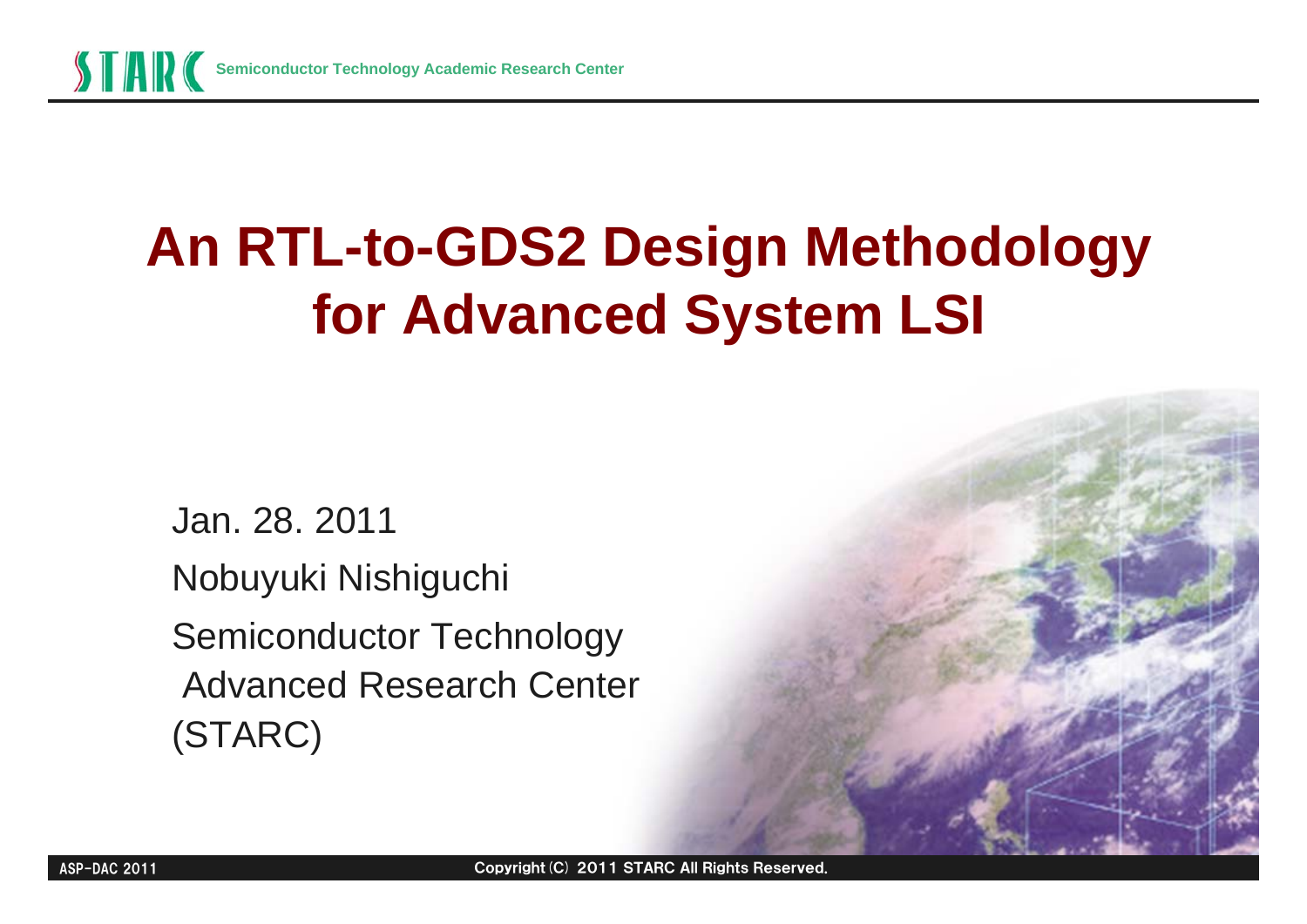### **Contributing to a Bigger Application Ecosystem**



What system LSI do we make?

How do we design easily ?

#### **Design Methodology**

- $\bullet$ **What design steps are required?**
- $\bullet$  **What kind of data and design constraints must be created?**
- $\bullet$  **What kind of design information must be verified?**
- $\bullet$  **What kind of information must be passed to next design stage?**
- $\bullet$  **How can manufacturability be assured at the design stage?**
- $\bullet$ **How variations must be taken care?**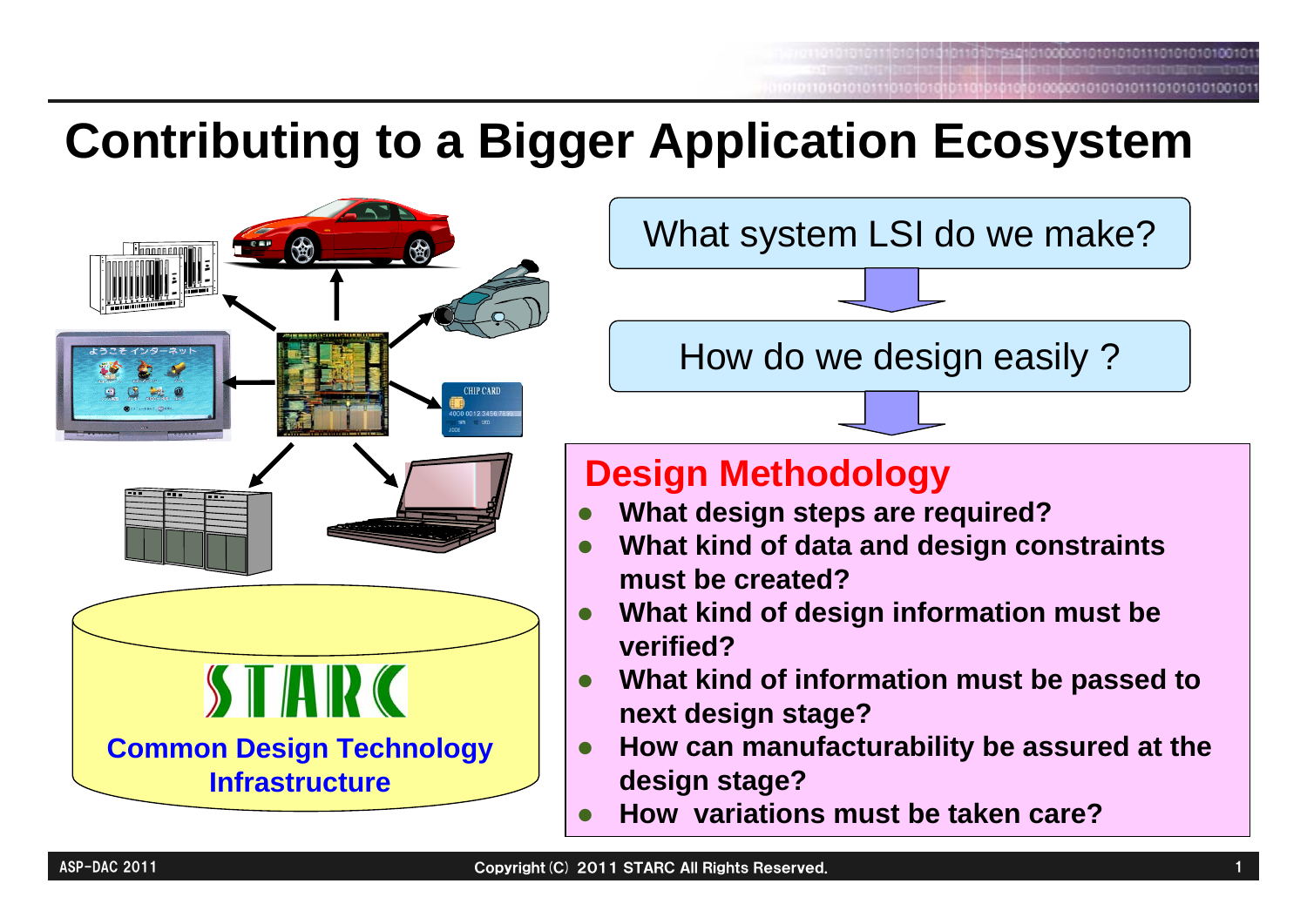#### **Target System LSI and Design Technology**



**Target System LSI (44Mgates, 1GHz, 32nm)**

#### **Design productivity**

- •**Design and manufacturing aware integrated design flow**
- •**Chip feasibility estimation technology**
- •**Parallel and distributed processing**

#### ■ Low power

- •**Power reduction technology** •**DVFS**
	- •**Efficient Low Power implementation technology**
- •**RTL power estimation and optimization**
- **Variation aware**
	- **Variation tolerant clock**
	- **Integrated variation aware analysis** •**Power, Thermal, Noise, Cross talk, Stress/Litho/CMP analysis**

#### **Manufacturing aware**

- **Integrated litho, manufacturing defect and dummy fill aware design technology**
- **Electrical DFM**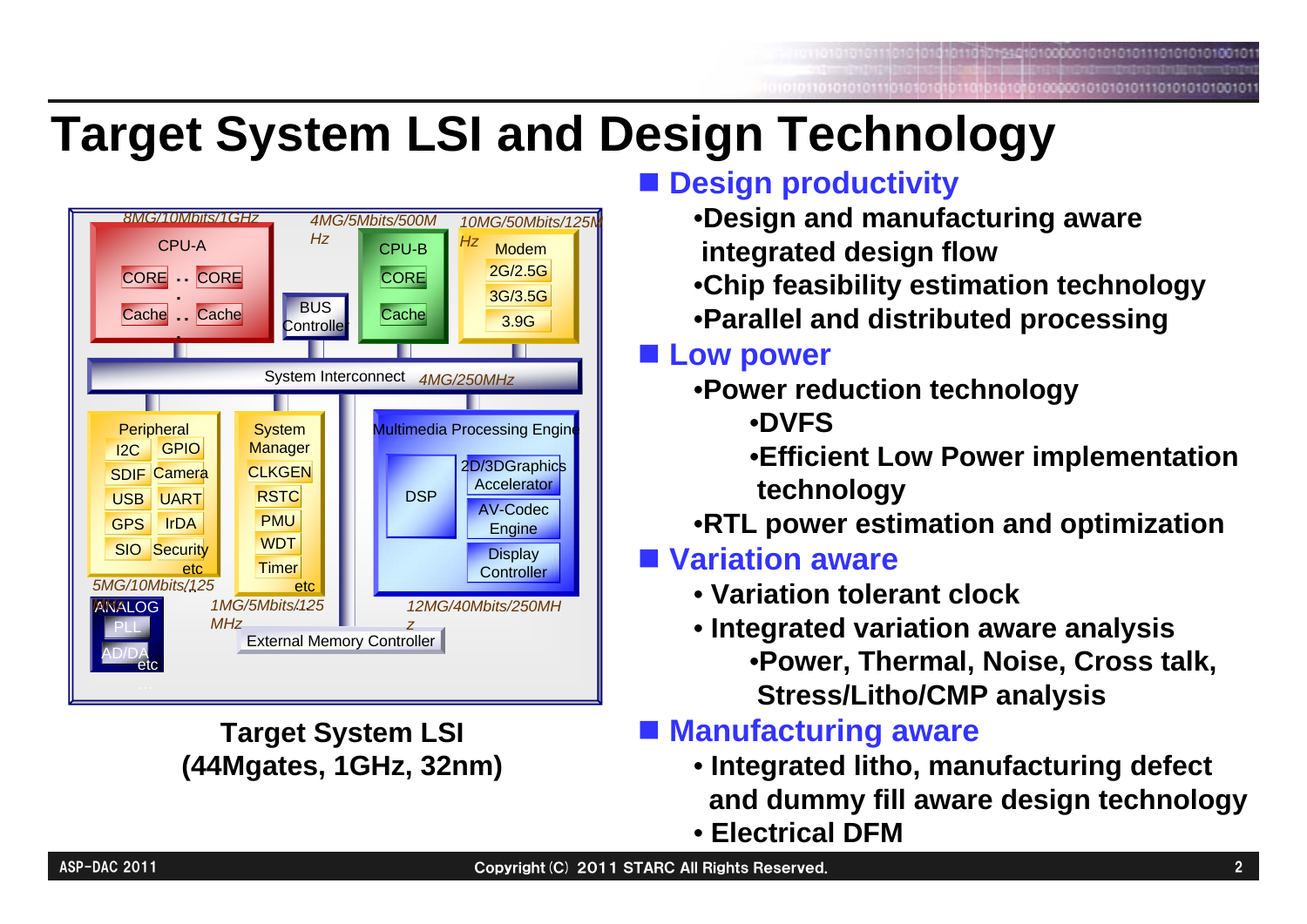01010100101 19898818 100101

#### **Low Power Design**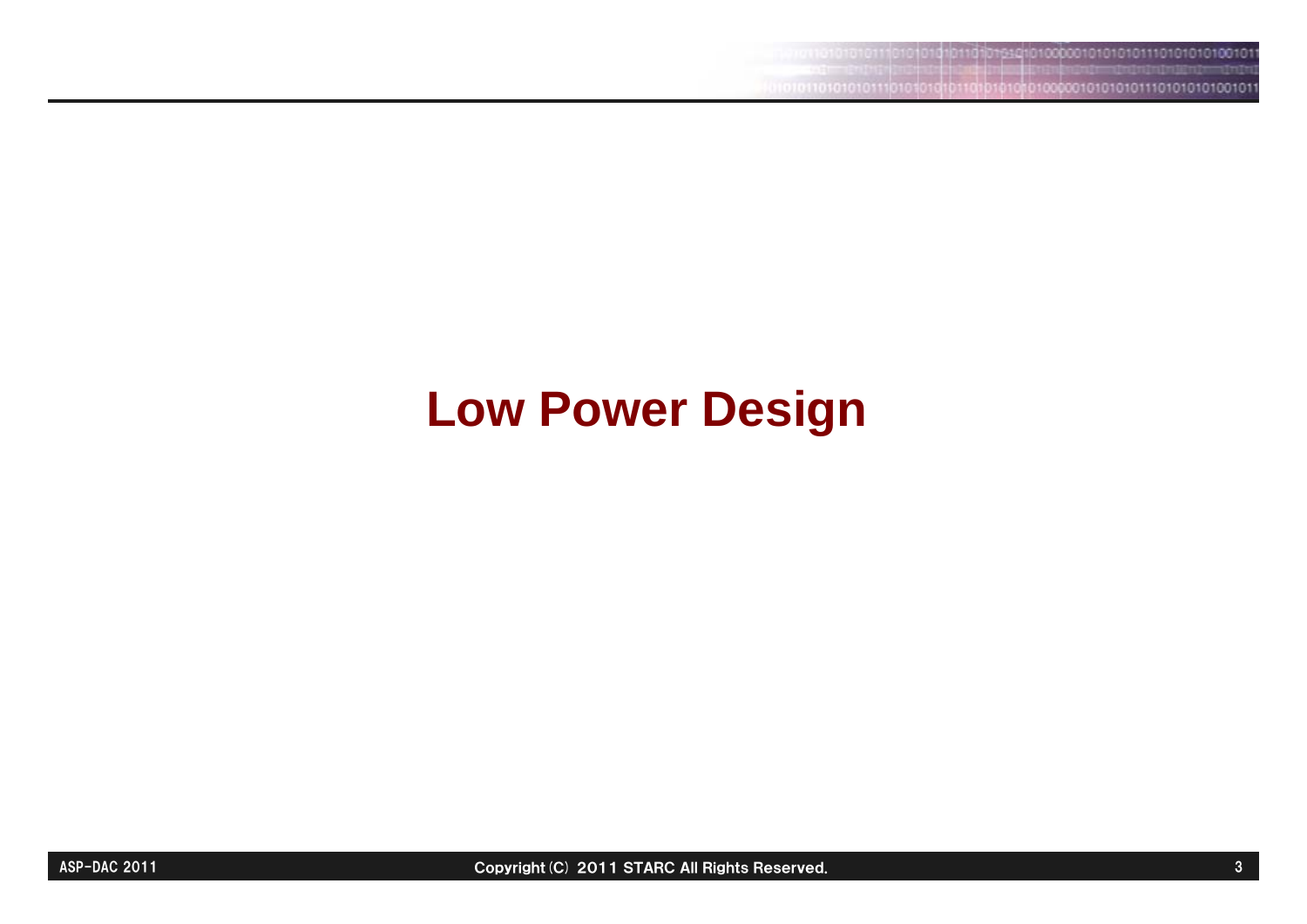# **Increasing Power Consumption**

<sup>z</sup>**Large Scale and High Speed** <sup>z</sup>**Large Scale and High Speed** <sup>z</sup>**Increasing amounts of embedded memory** <sup>z</sup>**Increasing amounts of embedded memory** <sup>z</sup>**Low Vth due to lower power supply voltages** z**Low Vth due to lower power supply voltages**

⇒⇒ $\Rightarrow$  increasing dynamic and leakage power

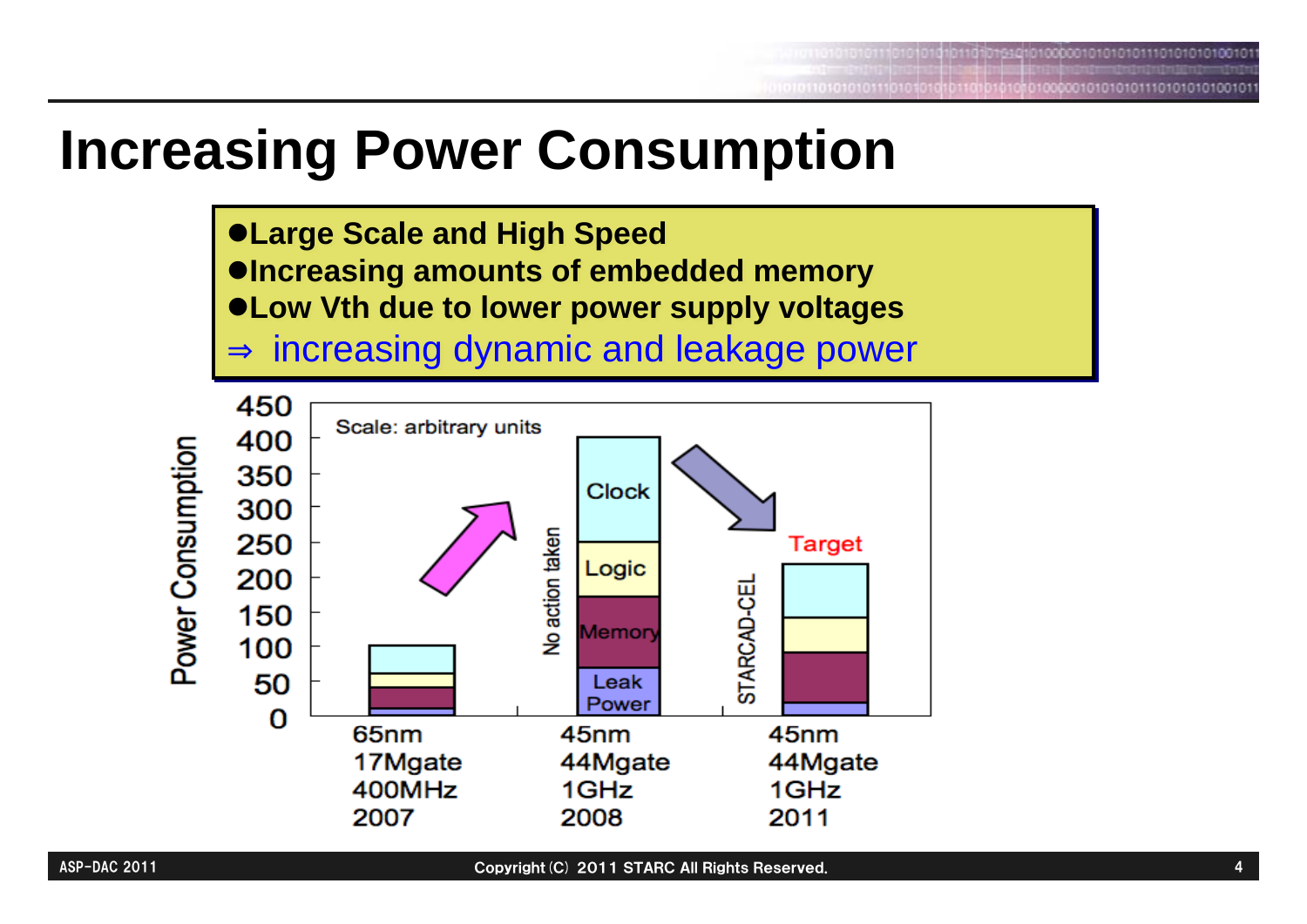## **Types of Low Power Design Techniques**

 $\blacktriangleright$  Various power reduction techniques exist, but they should be combined depending on the specification of the LSI

| <b>Low Power Design Technology</b> |                                    | <b>Main Power Component Which is Reduced</b> |                                                  |  |  |
|------------------------------------|------------------------------------|----------------------------------------------|--------------------------------------------------|--|--|
|                                    |                                    | <b>Dynamic Power</b>                         | <b>Leakage Power</b>                             |  |  |
| <b>Low Voltage</b>                 | <b>Multi VDD</b>                   |                                              | 0                                                |  |  |
|                                    | <b>Power Control (DVFS)</b>        |                                              | ( )                                              |  |  |
| <b>Switching Reduction</b>         | <b>Gated Clock</b>                 |                                              | $\boldsymbol{\mathsf{x}}$                        |  |  |
| <b>Leakage Reduction</b>           | <b>Multi Vth</b>                   | $\boldsymbol{\times}$                        | ( )                                              |  |  |
|                                    | <b>VTCMOS (Substrate control)</b>  | $\boldsymbol{\times}$                        | ( )                                              |  |  |
|                                    | <b>Power Gating</b>                | $\boldsymbol{\times}$                        | $\bigcap$                                        |  |  |
|                                    | <b>MTCMOS (Power gating)</b>       | $\boldsymbol{\mathsf{x}}$                    | $\left(\begin{matrix} \ \ \ \end{matrix}\right)$ |  |  |
|                                    | <b>Optimization of L</b>           | $\boldsymbol{\times}$                        | $\bigcap$                                        |  |  |
| <b>Other</b>                       | <b>Low Power Synthesis/P&amp;R</b> |                                              | ( )                                              |  |  |
|                                    | <b>Pulsed latch</b>                |                                              | $\boldsymbol{\mathsf{x}}$                        |  |  |

#### **The items in pink are areas which STARC has developed**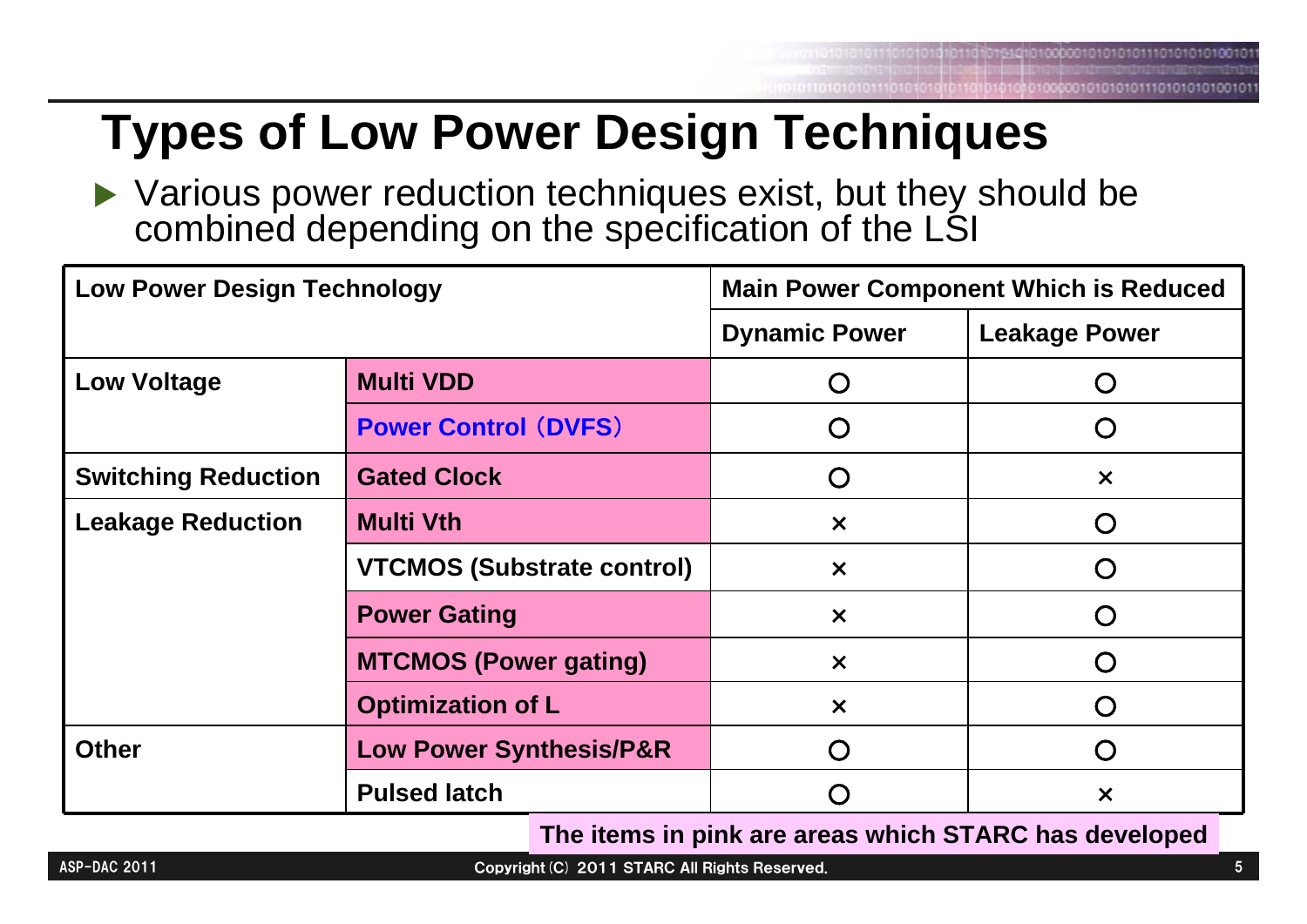# **What is DVFS?**

**DVFS (Dynamic Voltage Frequency Scaling) is a way of reducing power consumption by in a specific block by pre-defining a number of combinations of Voltage and Speed which can selected according to the processing requirements.** 

**This functionality has to be embedded into the chip during the design stage.** 

| <b>Mode</b>             | <b>Voltage</b><br>(V) | <b>Speed</b><br>(MHz) | <b>Perform</b><br>ance | <b>Power</b>       | VDD(V)<br>1.0 |   |              |   | <b>[DVFS Operating condition] Freq(MHz)</b> | 200 |
|-------------------------|-----------------------|-----------------------|------------------------|--------------------|---------------|---|--------------|---|---------------------------------------------|-----|
| $\boldsymbol{0}$        | 1.0                   | <b>200</b>            | н                      |                    | 0.9           |   |              |   |                                             | 100 |
| 1                       | 0.9                   | <b>100</b>            | M                      | M                  | 0.8           |   |              |   |                                             | 50  |
| $\overline{\mathbf{2}}$ | 0.8                   | 50                    |                        |                    |               |   |              |   |                                             |     |
|                         |                       |                       |                        |                    | Mode 0        | 1 | $\mathbf{2}$ |   | $\mathbf 0$                                 |     |
|                         |                       |                       |                        | <b>Performance</b> |               | M |              | M | Н                                           |     |
|                         |                       |                       |                        | <b>Power</b>       |               | M | l 1          | M | н                                           |     |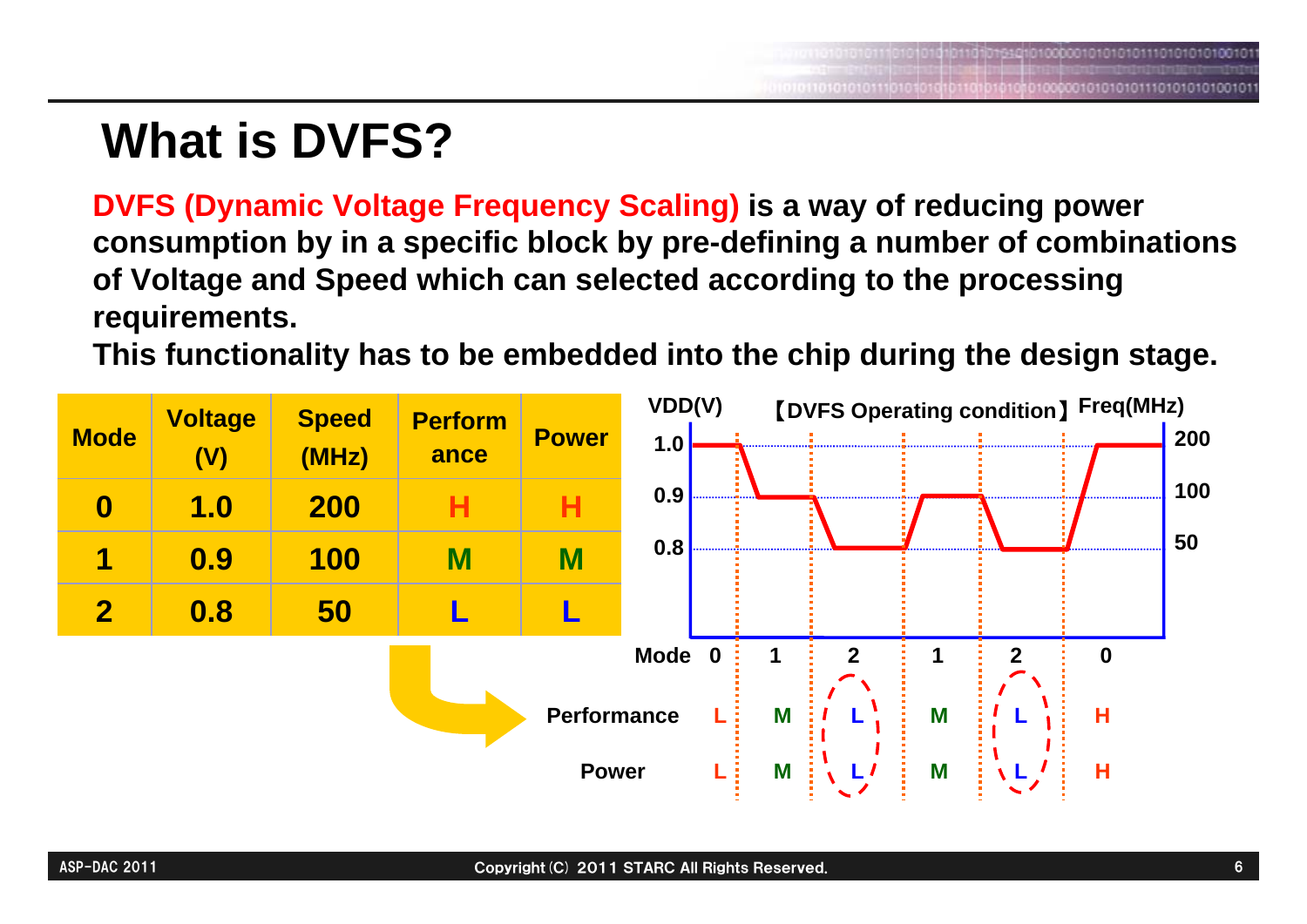## **DVFS Implementation**

ASP-DAC 2011

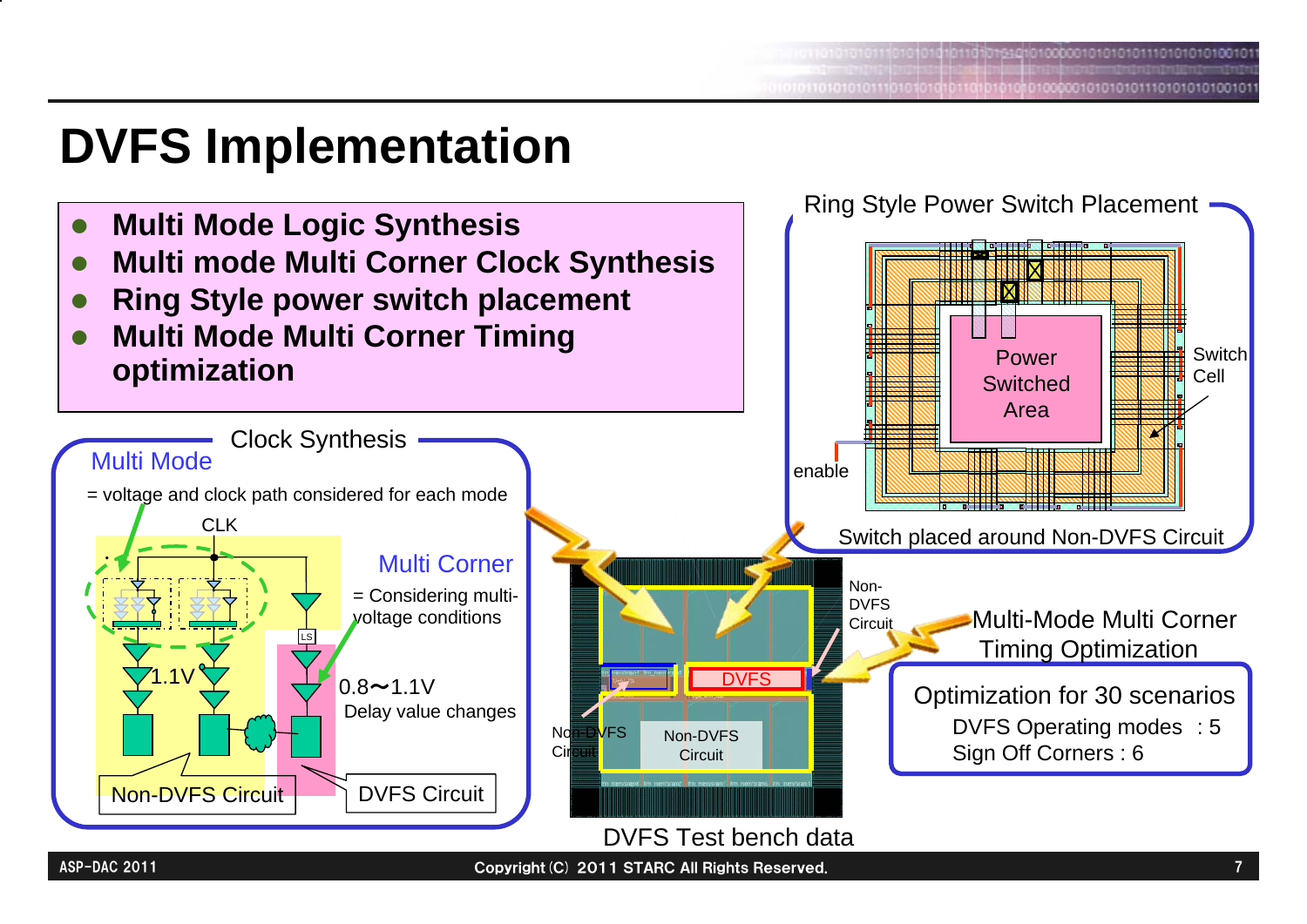# **Multi power domain timing analysis**

| Inter power domain                                                                                                                                                       |               |              |                                               |                    |              |                   |                  |  |  |
|--------------------------------------------------------------------------------------------------------------------------------------------------------------------------|---------------|--------------|-----------------------------------------------|--------------------|--------------|-------------------|------------------|--|--|
|                                                                                                                                                                          | <b>CPU-A</b>  | CPU-B        | Multimedia                                    | <b>Peripherals</b> | System       | Traditional       | <b>IPD</b>       |  |  |
| (IPD) coefficient                                                                                                                                                        | (Multi-Core)  |              | Engine                                        |                    | Interconnect | Number of STA     | Number of STA    |  |  |
| method reduced                                                                                                                                                           | <b>DVFS</b>   | <b>DVFS</b>  | Middle                                        | Low                | Middle       | (3 power          | (3 power         |  |  |
| the number of                                                                                                                                                            | Mesh          | Mesh         | Frequency                                     | Frequency          | Frequency    | domain)           | domain)          |  |  |
|                                                                                                                                                                          | $1.1 \pm 0.1$ | $1.1 + 0.1$  | $1.0 + 0.1$                                   | $0.9 + 0.05$       | $1.0 + 0.1$  | $9 \times 8 = 72$ | $6 \times 1 = 6$ |  |  |
| combination for                                                                                                                                                          | $1.1 \pm 0.1$ | $1.0 + 0.1$  | $1.0 + 0.1$                                   | $0.9 + 0.05$       | $1.0 + 0.1$  | $9 \times 8 = 72$ | $6 \times 1 = 6$ |  |  |
| power domains                                                                                                                                                            | $1.1 + 0.1$   | $0.9 + 0.05$ | $1.0 + 0.1$                                   | $0.9 + 0.05$       | $1.0 + 0.1$  | $9 \times 8 = 72$ | $6 \times 1 = 6$ |  |  |
|                                                                                                                                                                          | $1.0 + 0.1$   | $1.1 + 0.1$  | $1.0 + 0.1$                                   | $0.9 + 0.05$       | $1.0 + 0.1$  | $9 \times 8 = 72$ | $6 \times 1 = 6$ |  |  |
| $m \cdot c \cdot (2^n - 1) \rightarrow m \cdot c$                                                                                                                        | $1.0 + 0.1$   | $1.0 + 0.1$  | $1.0 + 0.1$                                   | $0.9 + 0.05$       | $1.0 + 0.1$  | $9 \times 8 = 72$ | $6 \times 1 = 6$ |  |  |
| (EX.)                                                                                                                                                                    | $1.0 + 0.1$   | $0.9 + 0.05$ | $1.0 + 0.1$                                   | $0.9 + 0.05$       | $1.0 + 0.1$  | $9 \times 8 = 72$ | $6 \times 1 = 6$ |  |  |
| <b>STA</b><br>Mode $(m)=6$ , Corner $(c)=9$ , 6, Power domain $(n)$ =3<br>432<br>36                                                                                      |               |              |                                               |                    |              |                   |                  |  |  |
| The number of corner reduction<br>An example for high-voltage min (hold check) analysis<br>will be explained in the next chapter<br>Inter power domain (IPD) coefficient |               |              |                                               |                    |              |                   |                  |  |  |
| <b>Domain B</b><br>Domain A<br>Launch<br>$\overline{2}$<br>1.5<br>f 5<br>Launch<br>1.5<br>1.5<br>1.6<br>$1.\overline{6}$<br>$CK_{D}$<br>Capture                          |               |              |                                               |                    |              |                   |                  |  |  |
| ASP-DAC 2011                                                                                                                                                             |               |              | Copyright (C) 2011 STARC All Rights Reserved. |                    |              |                   |                  |  |  |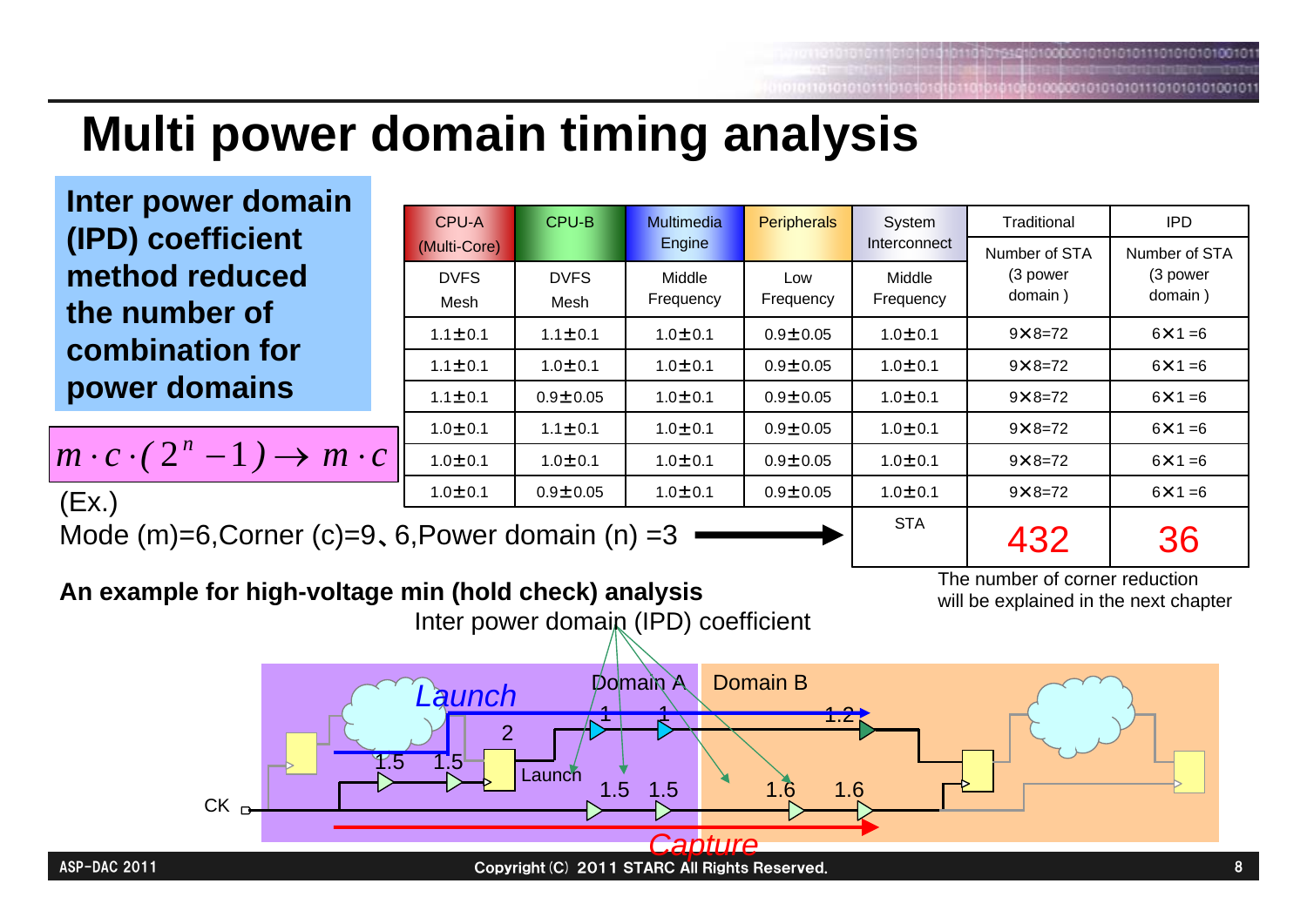## **Variation-aware Design and DFM**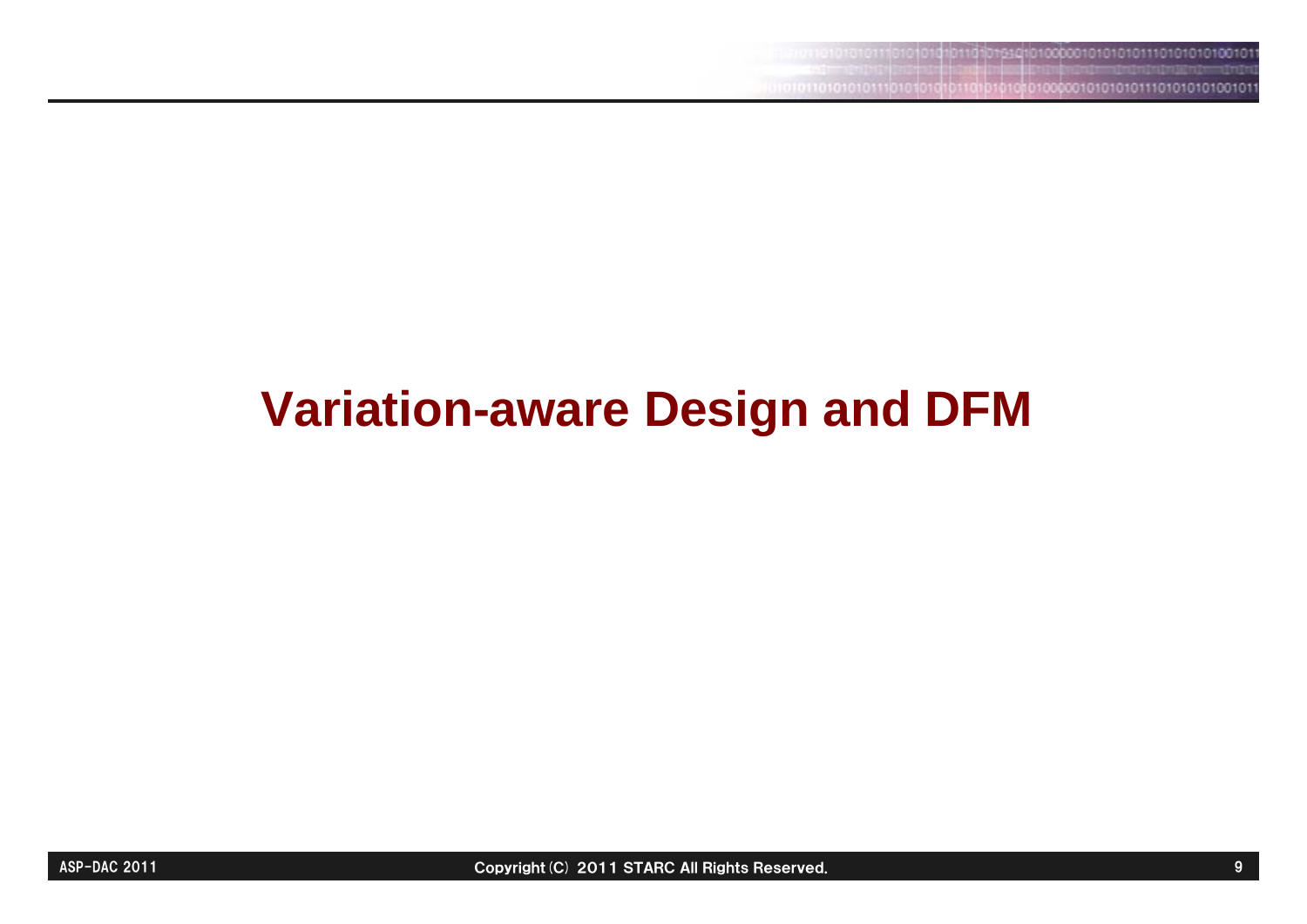#### **Variation and DFM Aware Design**

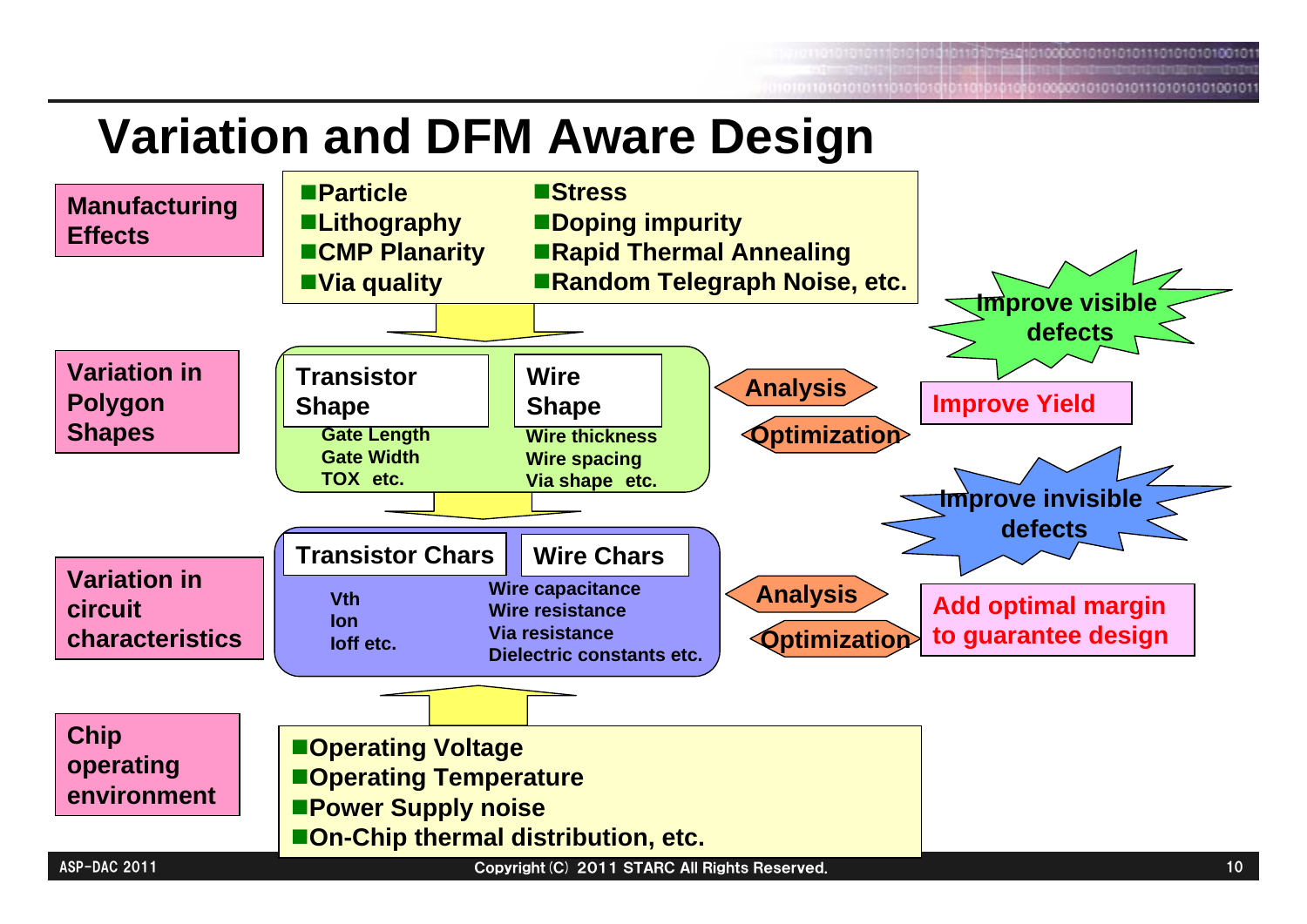#### **Visible and Invisible Defects**

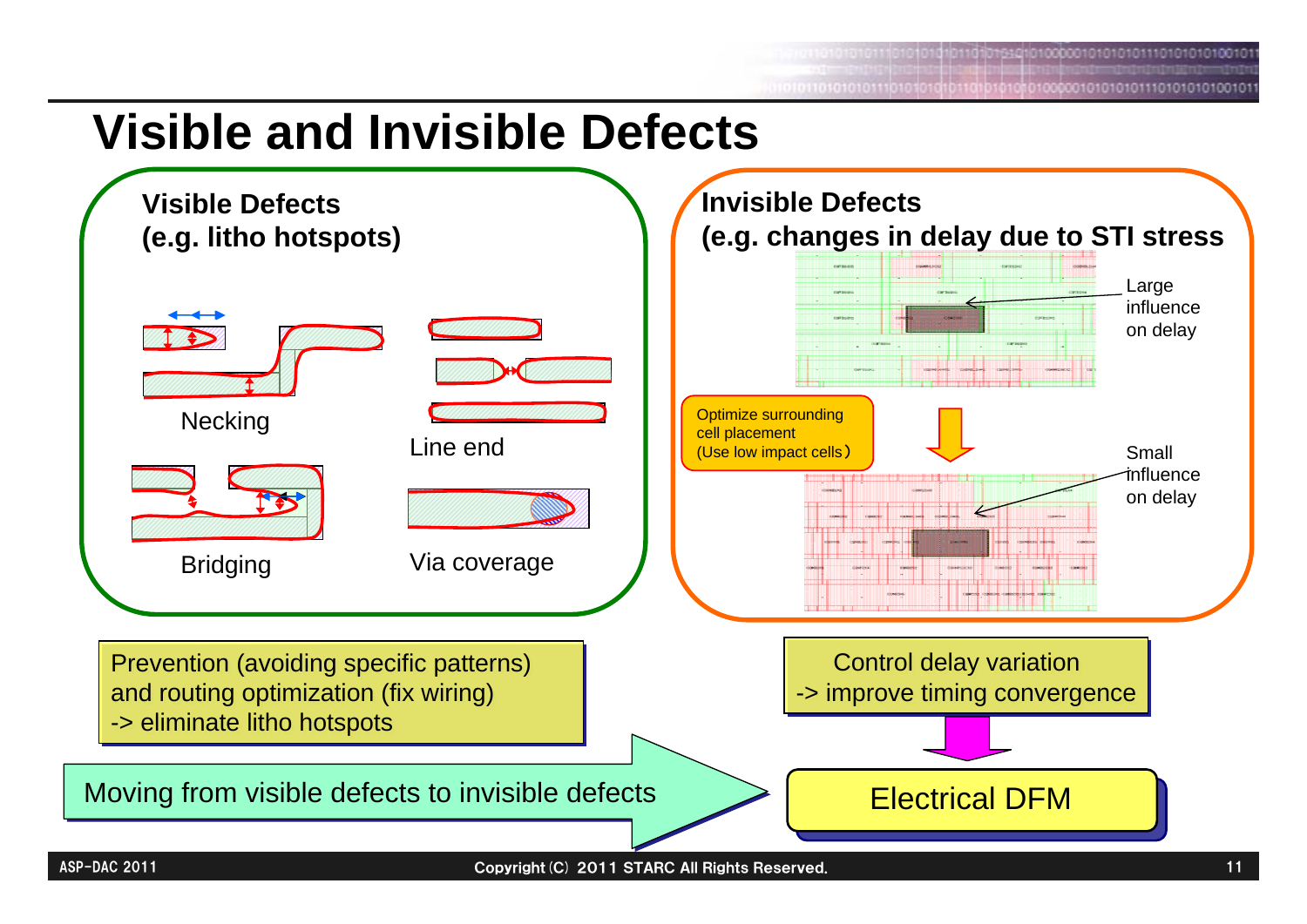#### **DFM-aware Design Results**

|                   | <b>Defect</b>             | Countermeasure                                                                 | Design Index                  | Design Criteria                                              | <b>Result</b>                                      |                     |
|-------------------|---------------------------|--------------------------------------------------------------------------------|-------------------------------|--------------------------------------------------------------|----------------------------------------------------|---------------------|
| Random            | <b>Manufact</b><br>-uring | Increase Wire Width,<br><b>Increase Wire</b><br>Spacing                        | <b>Critical Area</b><br>(CA)  | Reduce critical area                                         | <b>Critical area</b>                               | 5.1%<br>Improvement |
|                   | Via                       | Add double vias                                                                | Ratio of<br>defective vias    | Ratio of double vias<br>$> 80\%$                             | Double via<br>ratio                                | 88.45%              |
| <b>Systematic</b> | Litho<br>hotspot          | <b>Litho Hotspot</b><br>prevention<br>$\rightarrow$ Analysis $\rightarrow$ fix | <b>Hotspot Error</b><br>Count | Proportion of<br><b>Criticality 1 hotspots</b><br>fixed 100% | Percentage of 100%<br>critical<br>hotspots fixed : |                     |

#### **Litho hotspot correction example**

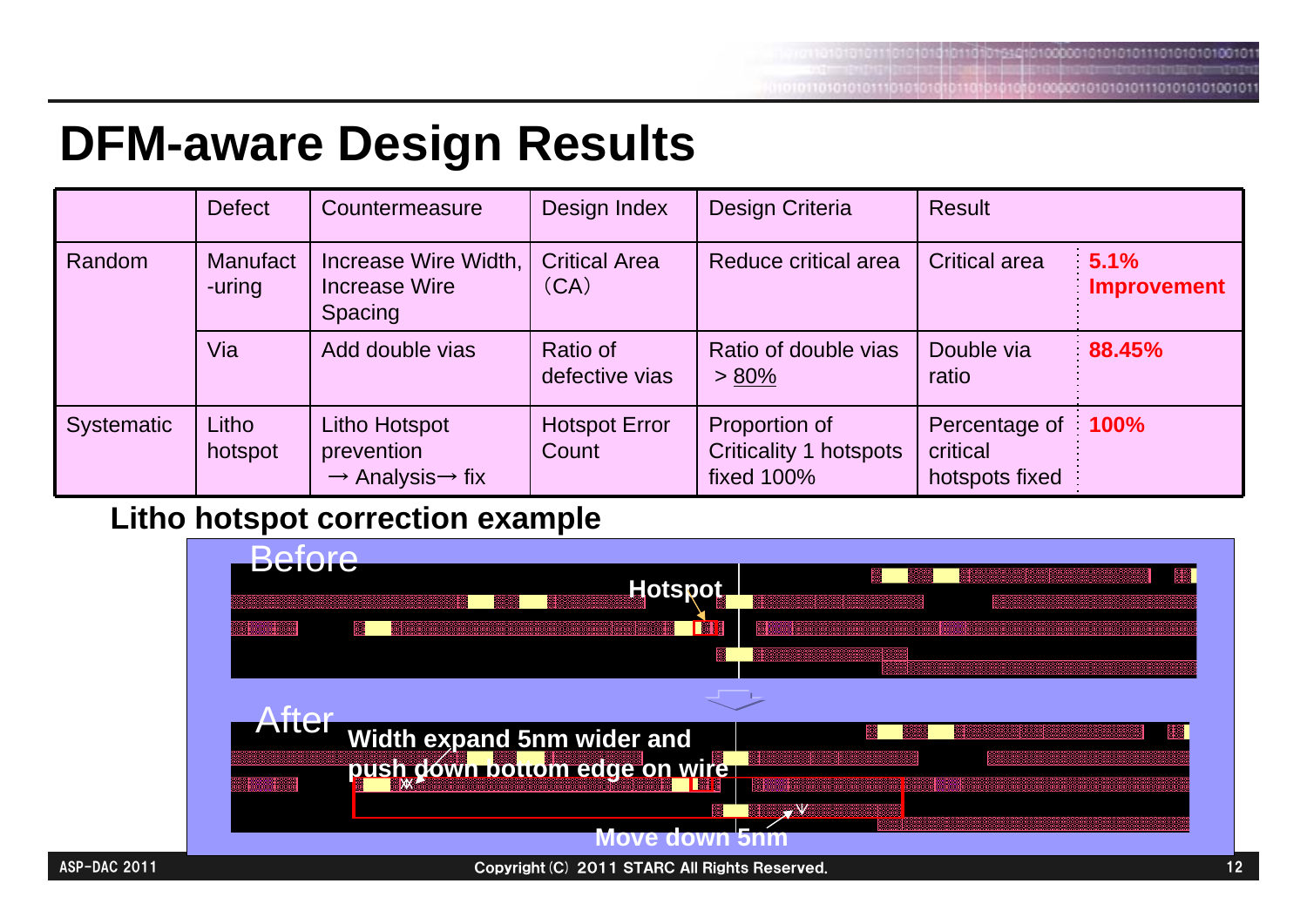### **Electrical DFM Design Flow**

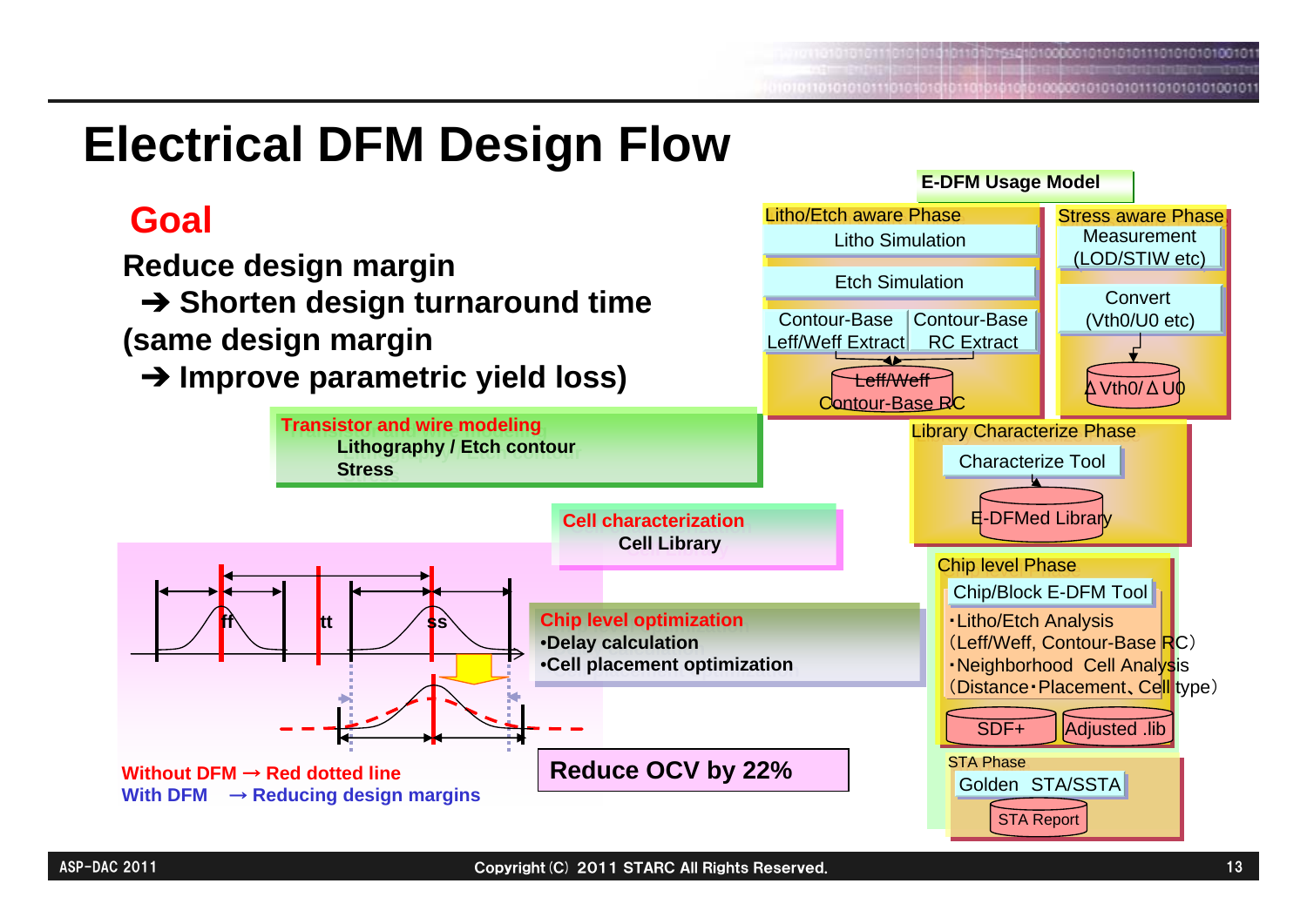# **Variation Aware Design Technology**

#### **Signoff Corner Reduction Scenario** (**Corner Count 9** ⇒ **6**⇒ **4**)

Signoff Corners: Combined number of verification conditions needed to guarantee design.

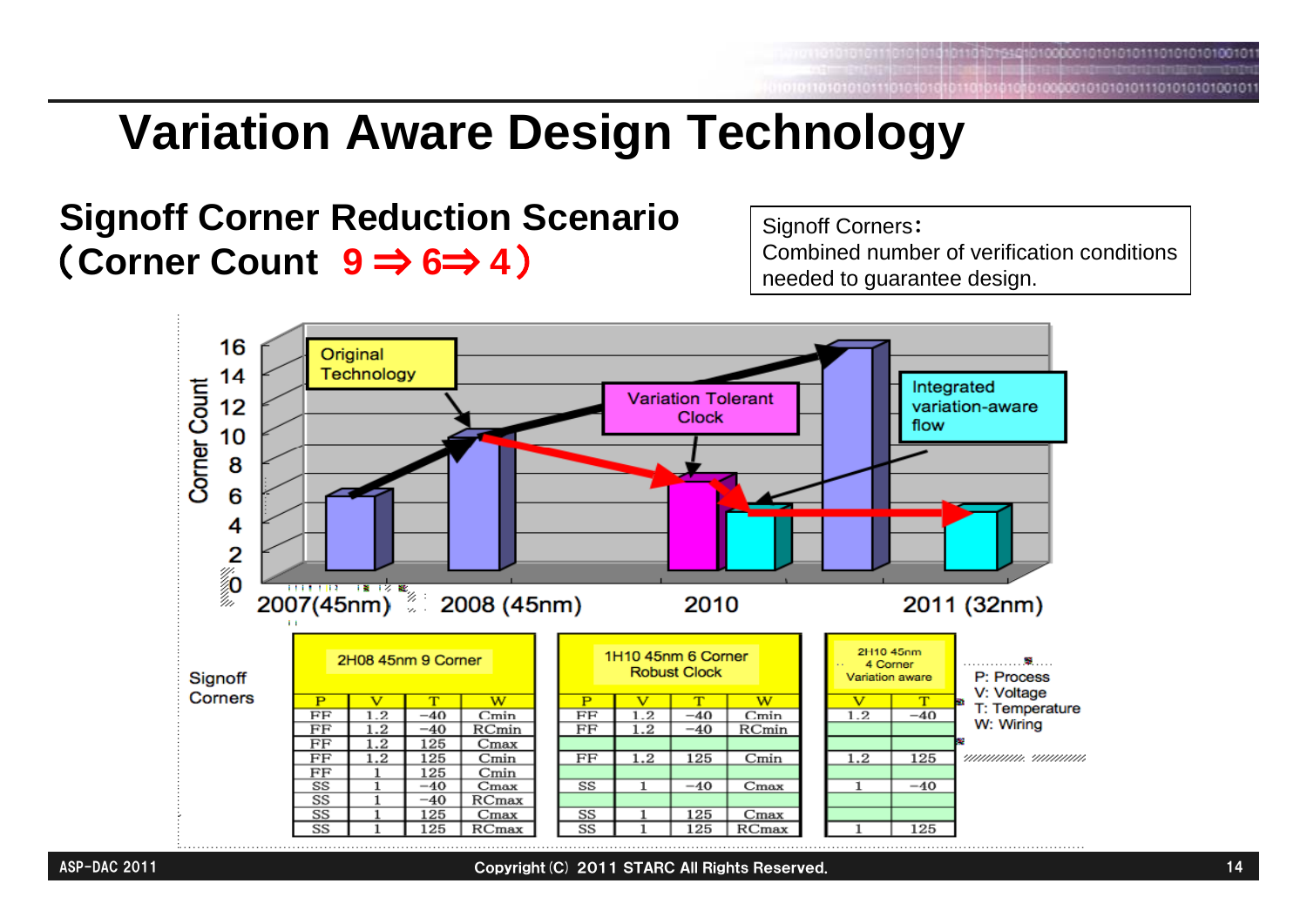## **Sign Off Corners and Design Margin**

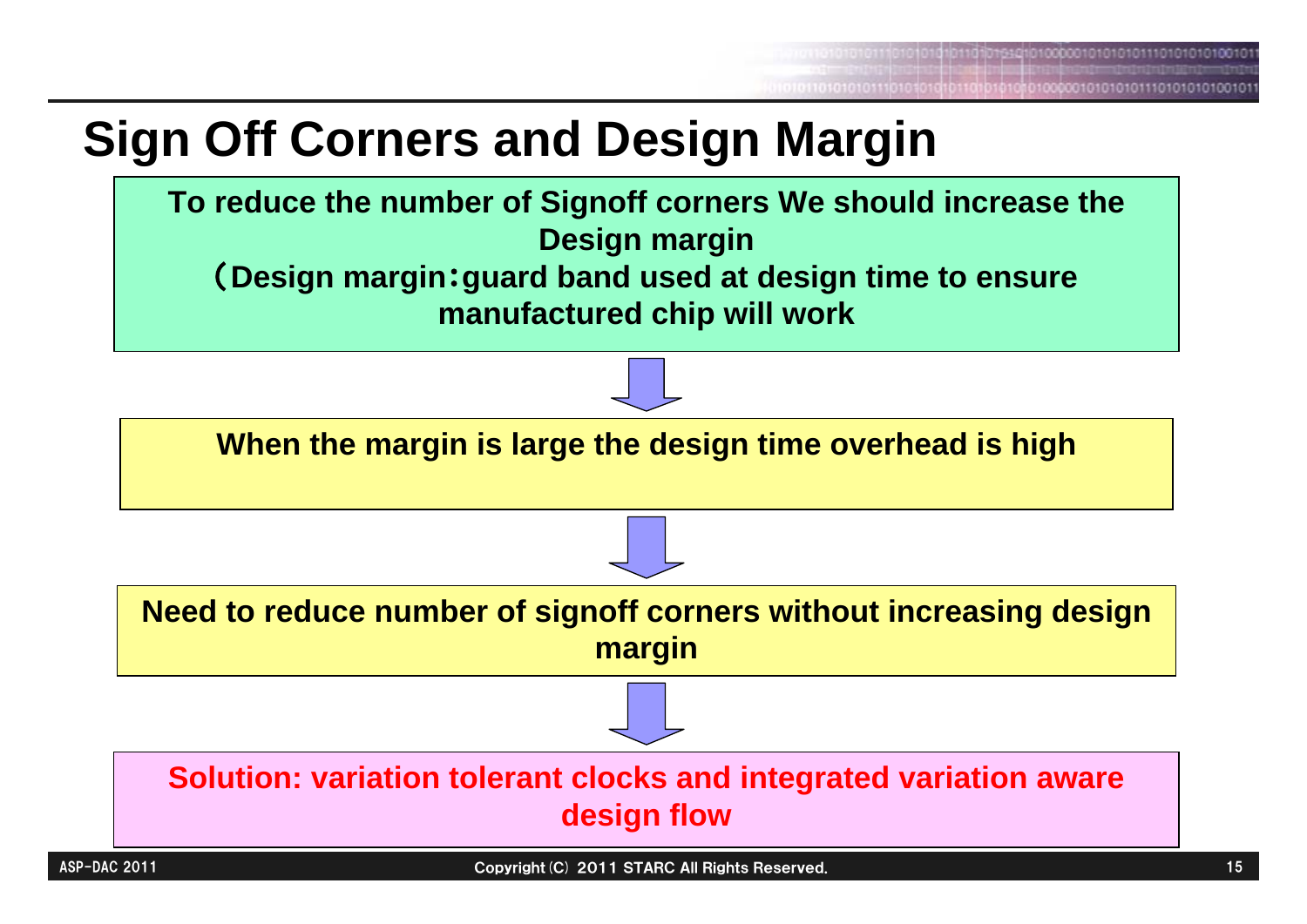# **Variation Aware Design Technology**

#### Variation Tolerant Robust Clocks



#### **6 sign-off corners**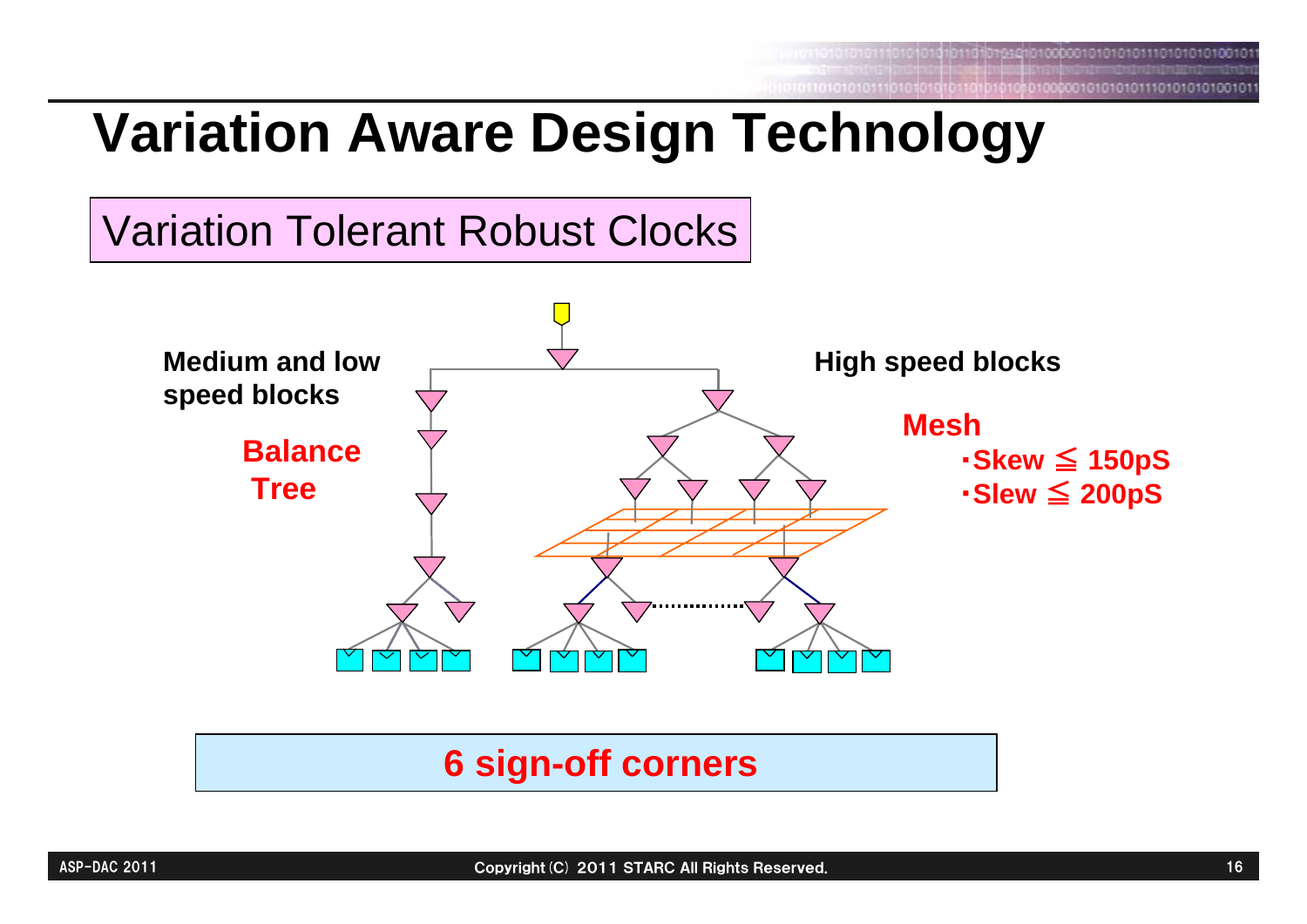01101016101010000010101010111010101 

#### **Integrated Variation Aware Design Flow**

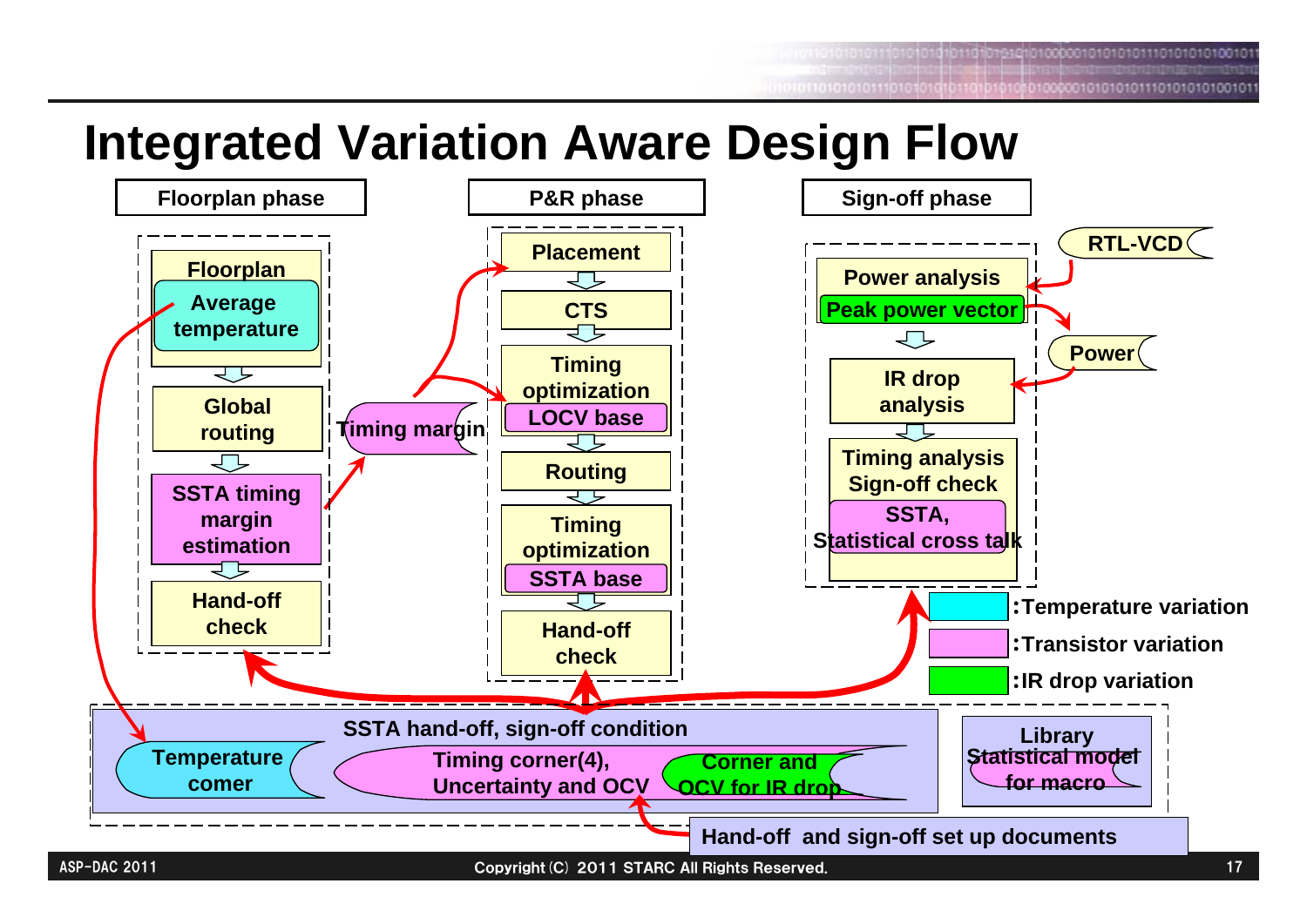# Increasing Design Productivity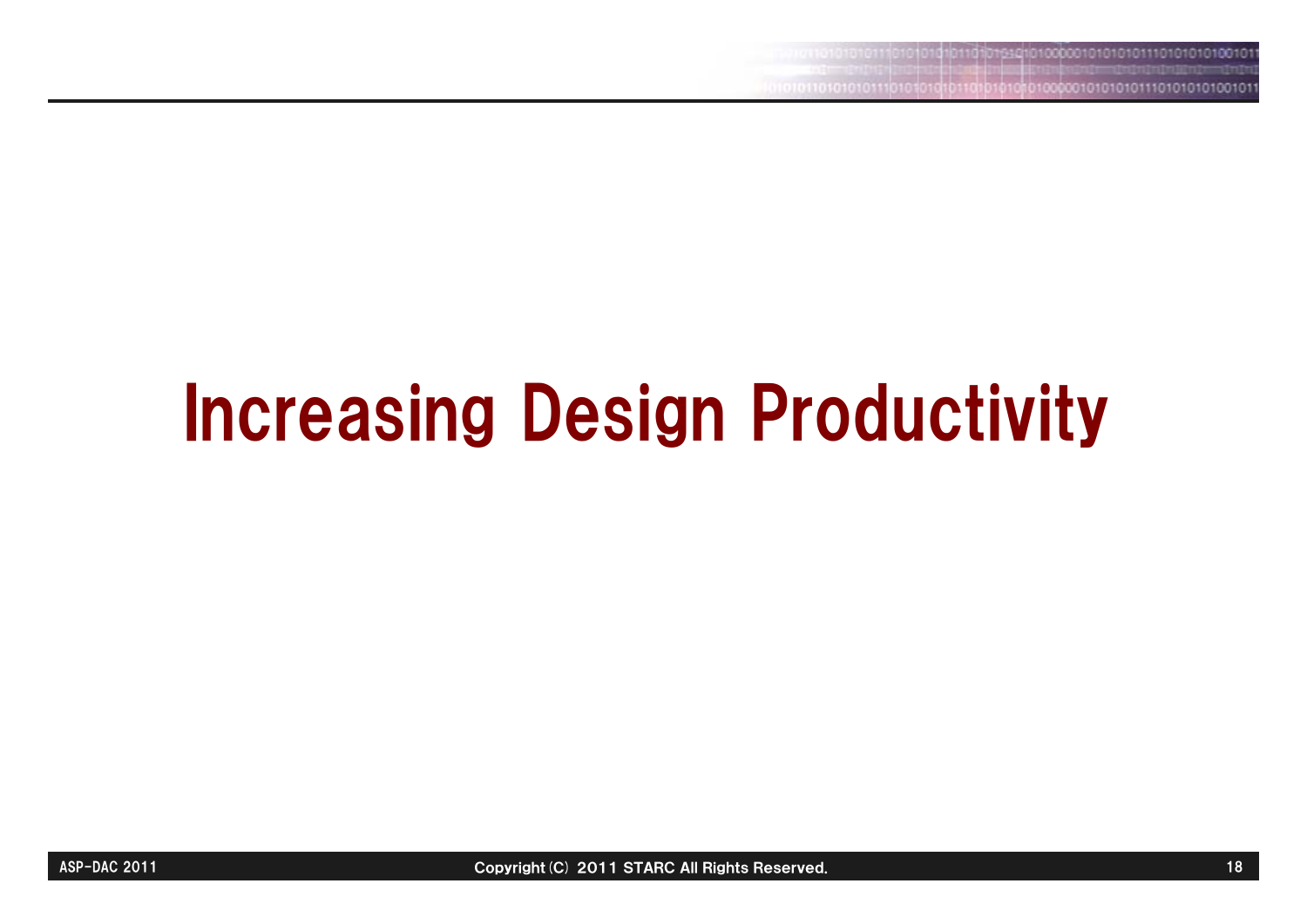#### **Relationship between Technologies and Results**

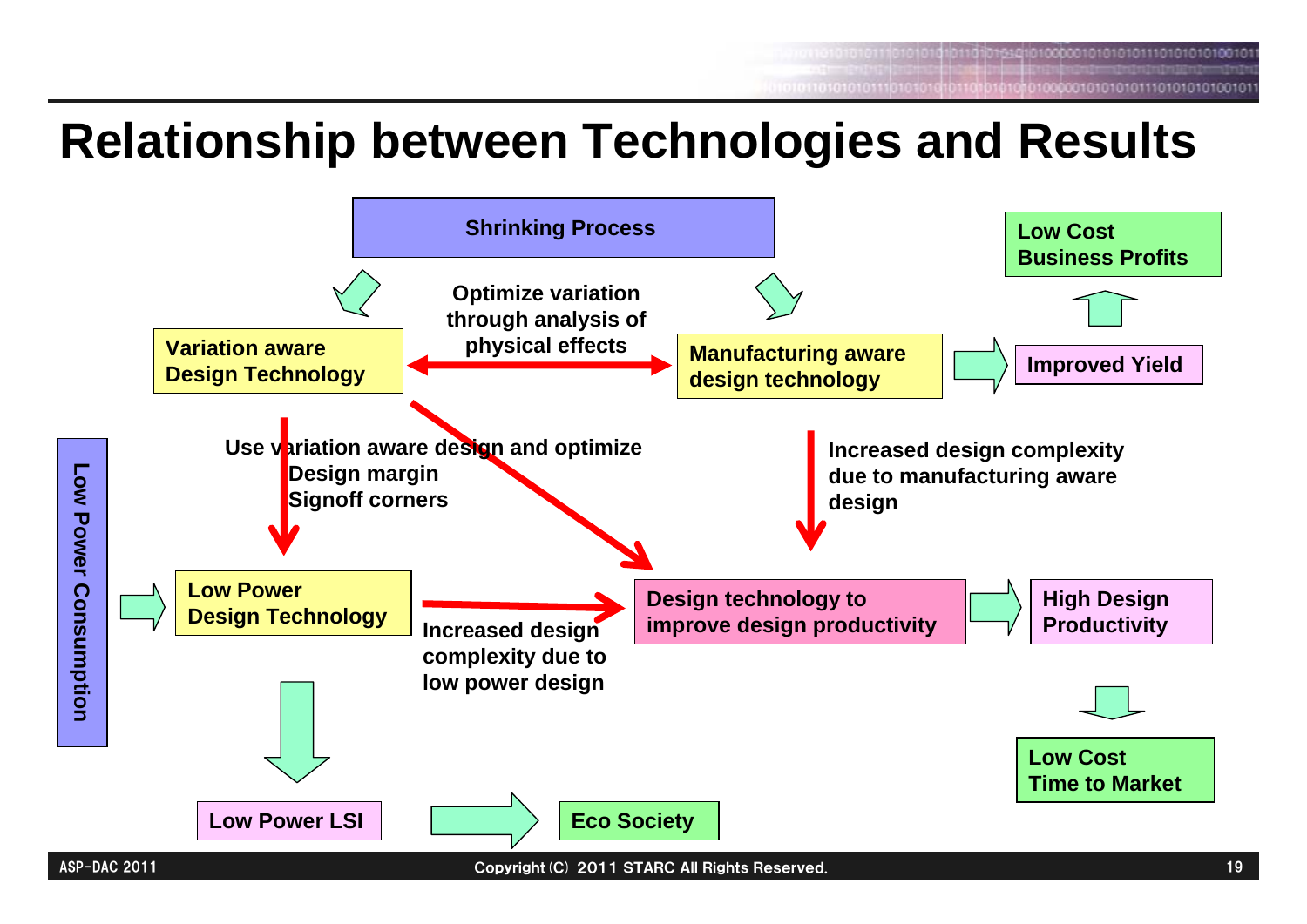#### **Increase in TAT due to Scaling**

<sup>z</sup>**Number and types of blocks included on chip increasing** <sup>z</sup>**Number and types of blocks included on chip increasing** <sup>z</sup>**Number of power and clock domains increasing** <sup>z</sup>**Number of power and clock domains increasing => Floorplanning becomes more complex, number of iterations increase => Floorplanning becomes more complex, number of iterations increase** <sup>z</sup>**Large scale, high speed, shrinking process nodes** <sup>z</sup>**Large scale, high speed, shrinking process nodes => Complexity of P&R, Sign off Verification, DFM get higher and TAT => Complexity of P&R, Sign off Verification, DFM get higher and TAT longer longer**

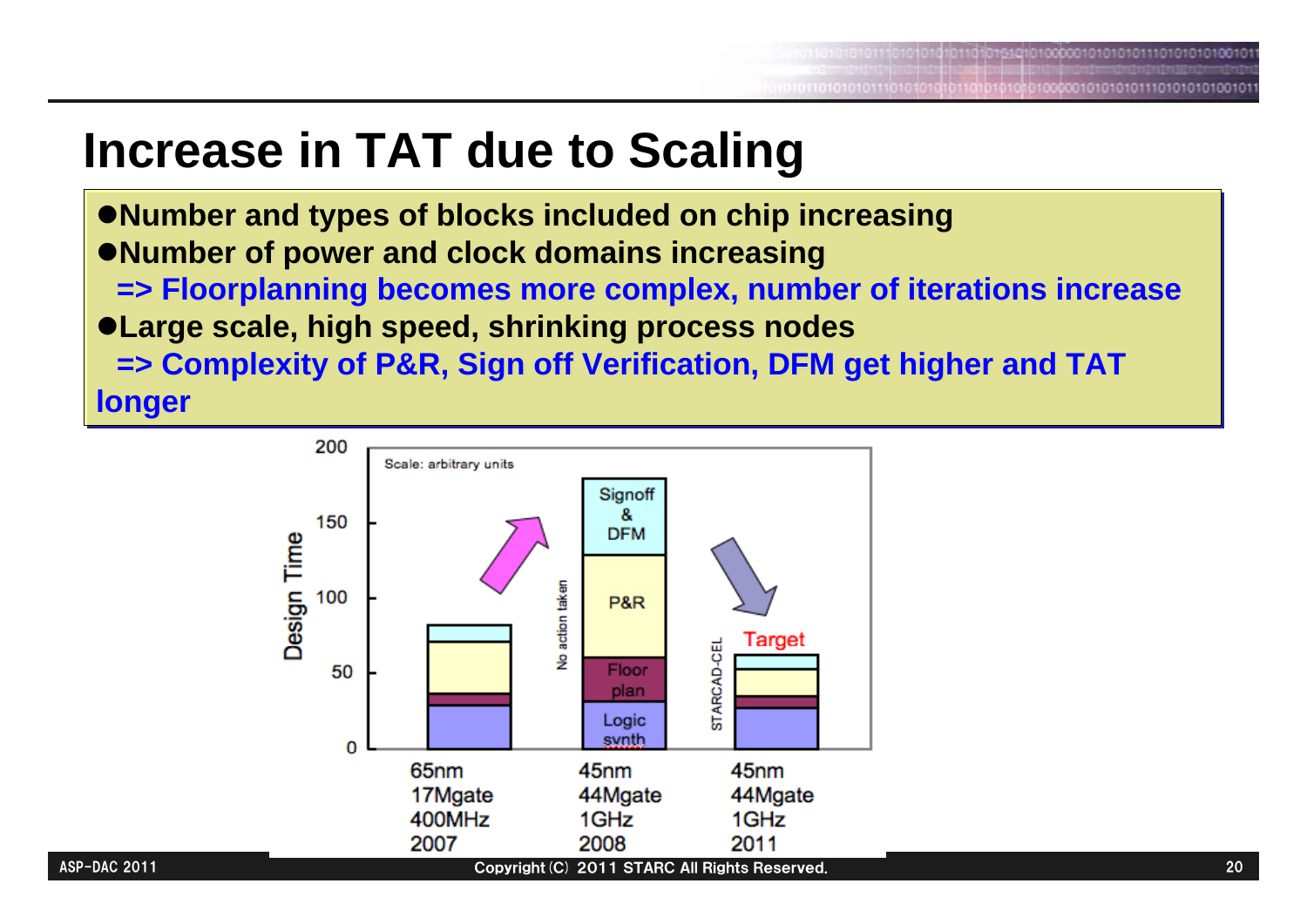## **Design Methodology for Increased Productivity**

#### **Integrated design flow**

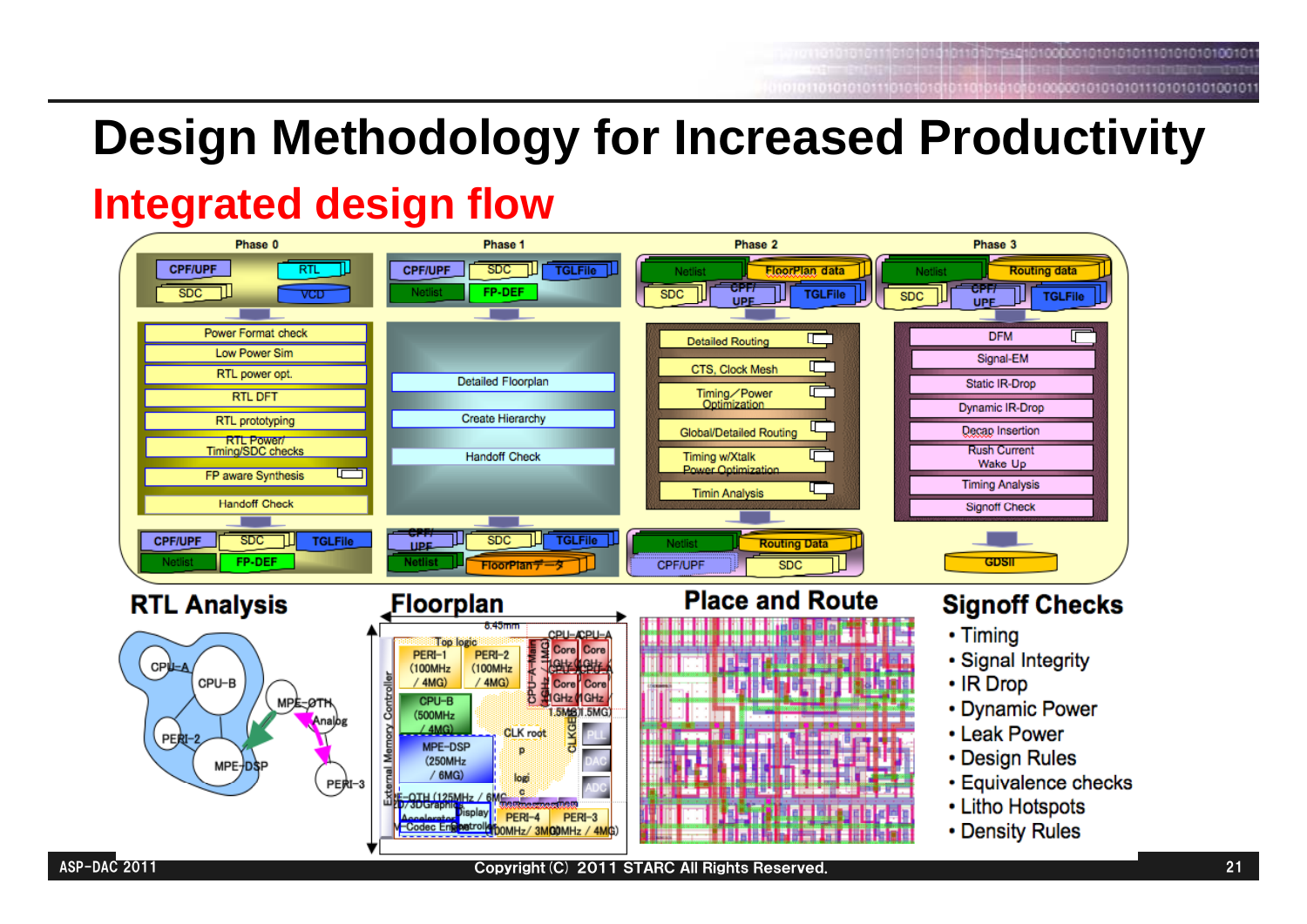#### **Summary**

 $\blacktriangleright$  Increasing complexity and lengthening design times

- Large Scale, High Speed, smaller feature size increase need for low power, variability and manufacturability aware design and in response to that design times are lengthening.
- $\blacktriangleright$  Make design easier means identifying and using best design practices
	- Low power design technologies
	- $\bullet$  Manufacturing aware and variability aware design
		- $\circ$  Move from invisible defects to visible defects
		- O Sign off corners and design margins
		- **O Reduce number of signoff corners**
	- Improve design productivity

#### Develop and promote a good design methodology!